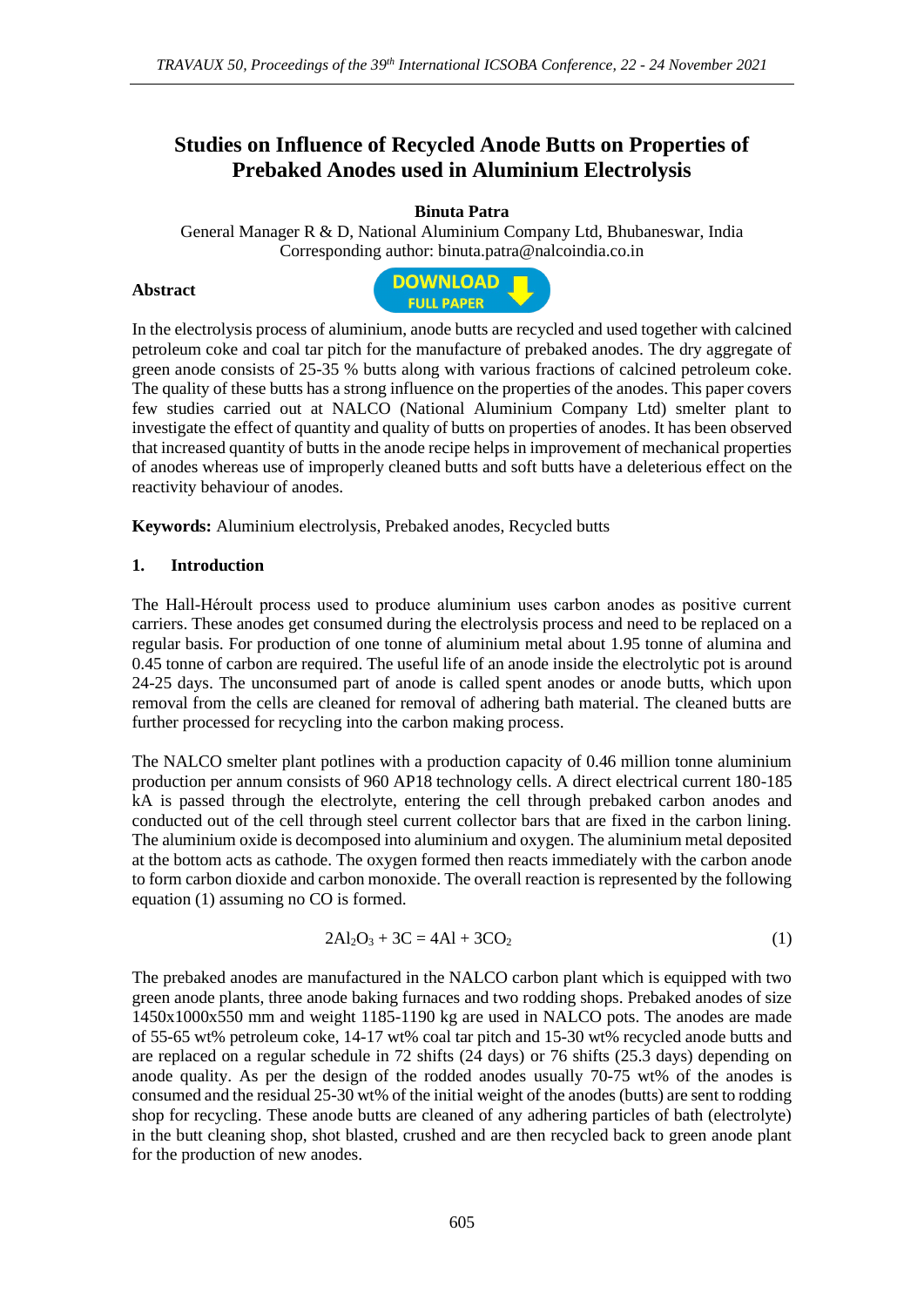

**Figure 1. Images of (a) full anode, (b) anode butt with cover material and (c) cleaned anode butt.**

Because the anode butts are re-used, their quality features are of great importance. It is well known that the amount and cleanliness of the butts influence anode physical properties such as the mechanical strength as well as the reactivity behaviour, thus have a strong impact on the properties of the anodes. The quality of butts is dependent on anode quality and performance of anodes during pot operation. It has been ascertained that good butts are hard, have low sodium contents, a high ignition temperature in air and low reactivities in  $CO<sub>2</sub>$  and air. Butts of bad quality are soft and very reactive. It was found that when poorly cleaned or soft anode butts are used, the anode quality suffers considerably [1]. The butt quality, quantity used and their influence on the anode quality have been examined and described in this paper.

#### **2. Role of Anode Butts in Anode Making Process**

Anode butts though recycled back are one of the major raw materials for anode making. All smelters are equipped with butt cleaning and stripping facilities in the rodding shop. Bath material sticking to the butts are removed first and then anodes are shot blasted for removal of residual bath from the surface of the anodes, crushed and recycled back to green anode plant. The ideal butt properties are low sodium content, hard butts, low air and  $CO<sub>2</sub>$  reactivity and high ignition temperature [2].

In any aluminium smelter, visual inspection of butts after shot blasting stage provide an indication about

- Anode quality used in the electrolysis process
- Anode behaviour in the electrolysis process
- Anode butt cleaning efficiency

The butt height and weight help in calculation of net carbon consumption, presence of any bath layer on the surface of butts indicate about the cleaning efficiency of shot blasting operation. Increase in sodium level in anodes is attributable mainly to improper cleaning of butts. Effective cleaning of butts ensures low sodium content in anodes. The height of anode butts under the pin help in deciding the shift cycle.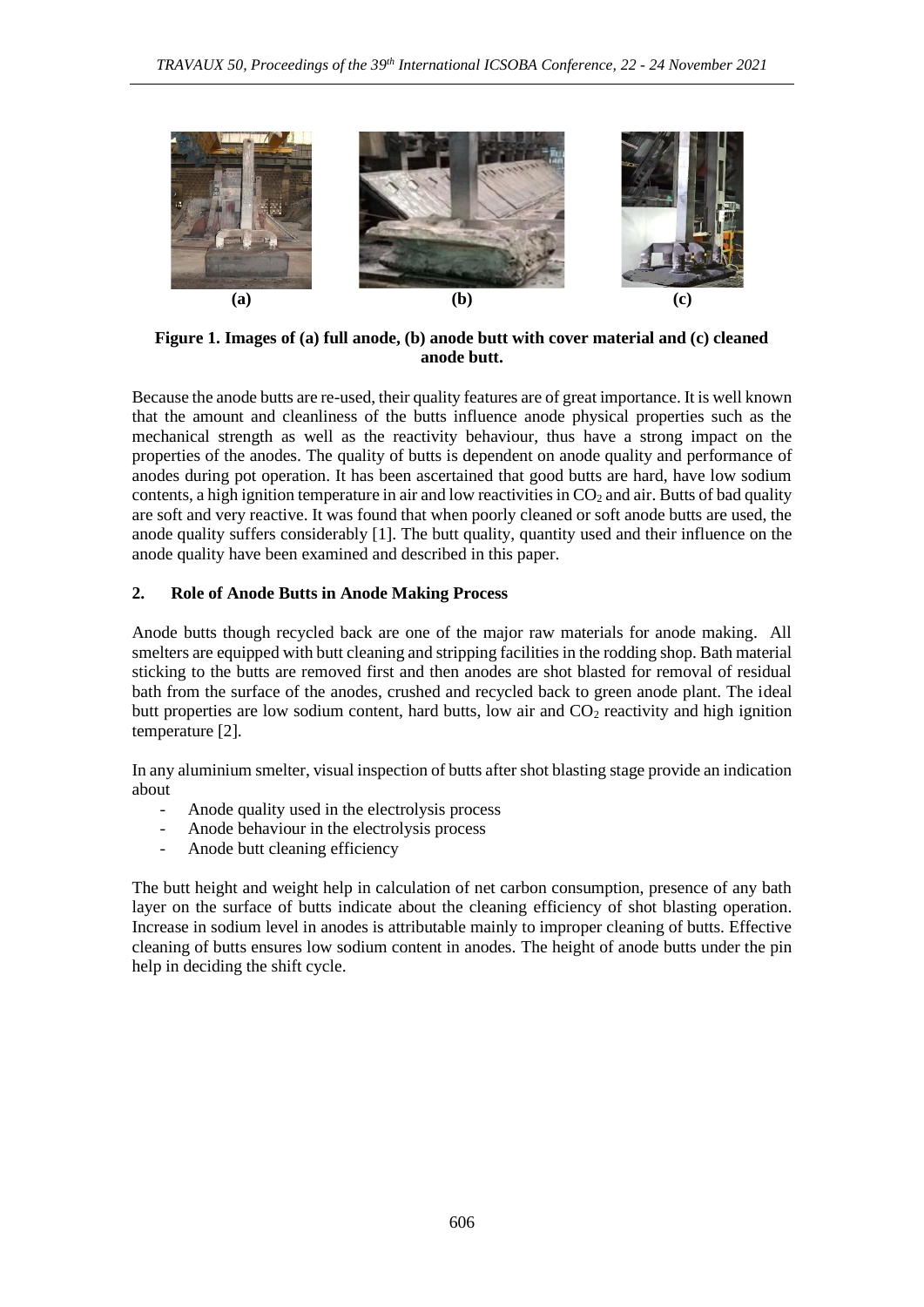It was observed that the butt weight can be predicted from butt height provided the butts generated have good shape and contour with more than 90% cross-section. However, the height of butts with exposed pins, cracks, excessive reactivity cannot be considered for the butt weight calculations.

From the butt weight data, net carbon consumption was derived for an operating current 185 kA, current efficiency 94 %, anode density  $1.54$ -1.55 g/cm<sup>3</sup>, assuming constant normalised baked anode weight and anode life 24 days with 16 anodes in one pot, as shown in Figure 7.



**Figure 7. Correlation between butt weight and net carbon consumption.**

It can be seen from the graph in Figure 7 that net carbon consumption kg C/tonne aluminium metal can be predicted theoretically from the measured butt weight in this manner and actions can be taken to improve the same.

# **4. Ongoing R&D Work – System Improvement**

An inline automated butt inspection system developed by R&D has been installed in one rodding shop of carbon plant for continuous monitoring and analysis of anode butt parameters. The data e.g., butt height, butt weight, presence of bath on the surface of butts, carbon under the pin is recorded on a continuous basis.

# **5. Conclusions**

From the studies carried out on the influence of quality and quantity of butts on anode properties, the following conclusions can be made:

- i) Quality and quantity of anode butts play a significant role in prebaked anode making process. Good anode quality not only depends upon good quality of raw materials such as calcined petroleum coke, coal tar pitch but also depends upon good butt quality and quantity to be used in anode making.
- ii) Butt hardness measurement can be employed as a tool for assessing the quality of butts generated from the electrolysis process. It provides an insight about the performance of anodes used in the electrolysis process so that improvements can be made in the carbon plant process and pot operation parameters.
- iii) Carbon plant may maximize recycling of cleaned butts for anode making as increased quantity of butts in anode recipe helps in improvement in mechanical properties of anodes. Only limiting factor to watch for is sodium. Up to 35% anode butts in course